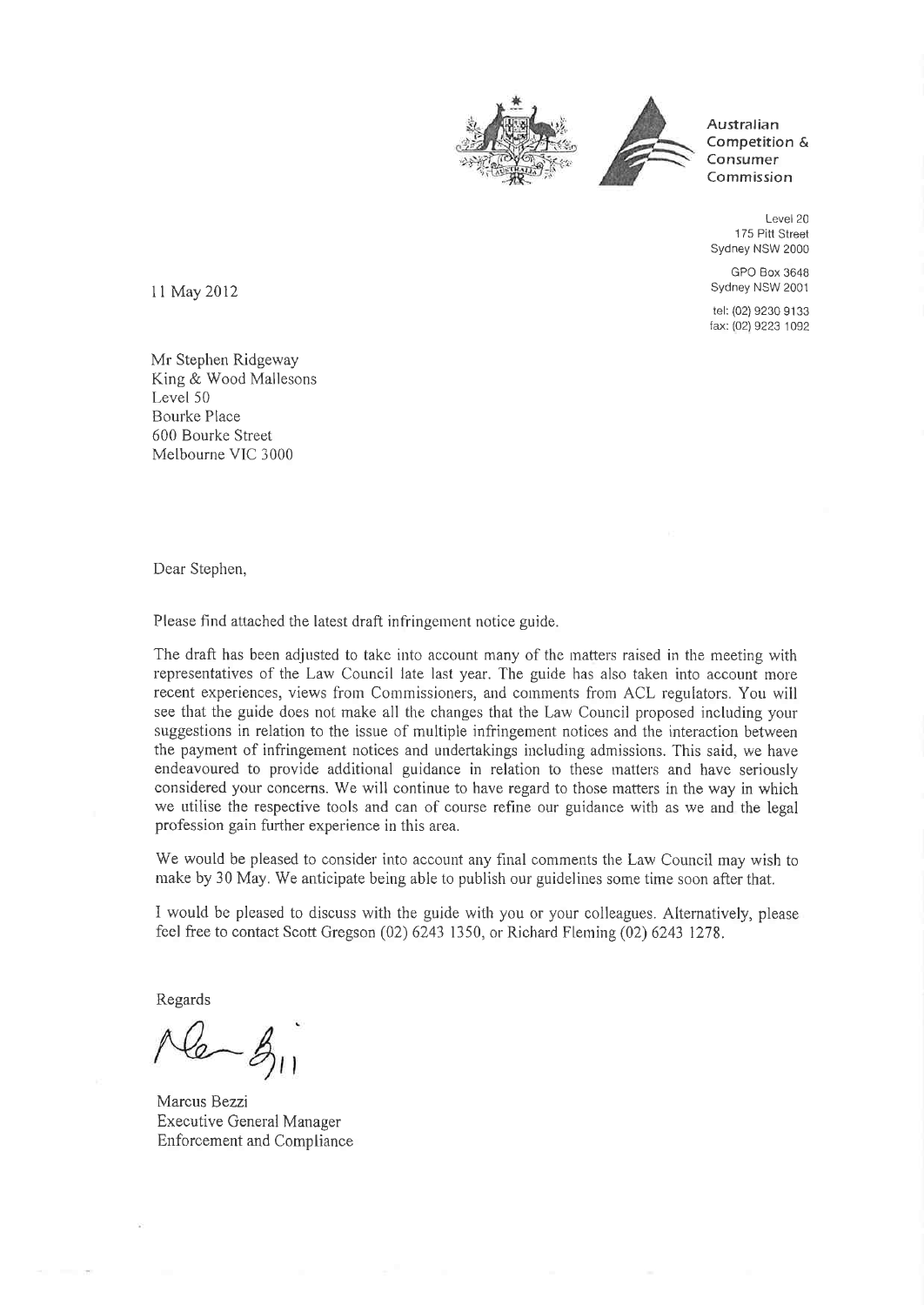#### Infringement Notice Guide

### 1. Purpose of this guide

This guide provides background information and general guídance to busínesses and their advisors on the Australian Competition and Consumer Commission's approach to issuing infringement notices under the Competition and Consumer Act 2010 (the Act). This guide takes account of the ACCC's experience ìn considering and issuing infringement notices since their introduction as part of Australian Consumer Law (ACL) amendments in April 2010.

This guide is not intended to prescribe the circumstances in which the ACCC will issue infringement notices nor the manner in which it will use them. However, it should provide broad guidance to business as to the ACCC's approach to the infringement notice provisions.

The ACCC has consulted with other ACL regulators in the preparation of this guide. As the infringement notice power conferred on Commonwealth agencies such as the ACCC is different in legal and practical ways from that conferred on State and Territory regulators, the ACCC's approach to the issuing of infringement notices from time to time mav differ in some respects to that taken by State and Territory regulators.

## 2. The infringement notice provisions

lnfringement notices are designed to provide a timely, cost-efficient enforcement outcome in relation to relativelv minor contraventions of the Act.

The ACCC may íssue an infringement notice where it has reasonable grounds to believe that a person has contravened certain consumer protection provisions including:

- the unconscionable conduct provisions
- the unfair practices provisions (save for certain sections eg section 18 of the ACL)
- o certain unsolicited consumer agreement and lay-by agreement provisions, and
- certain product safety and product information provisions.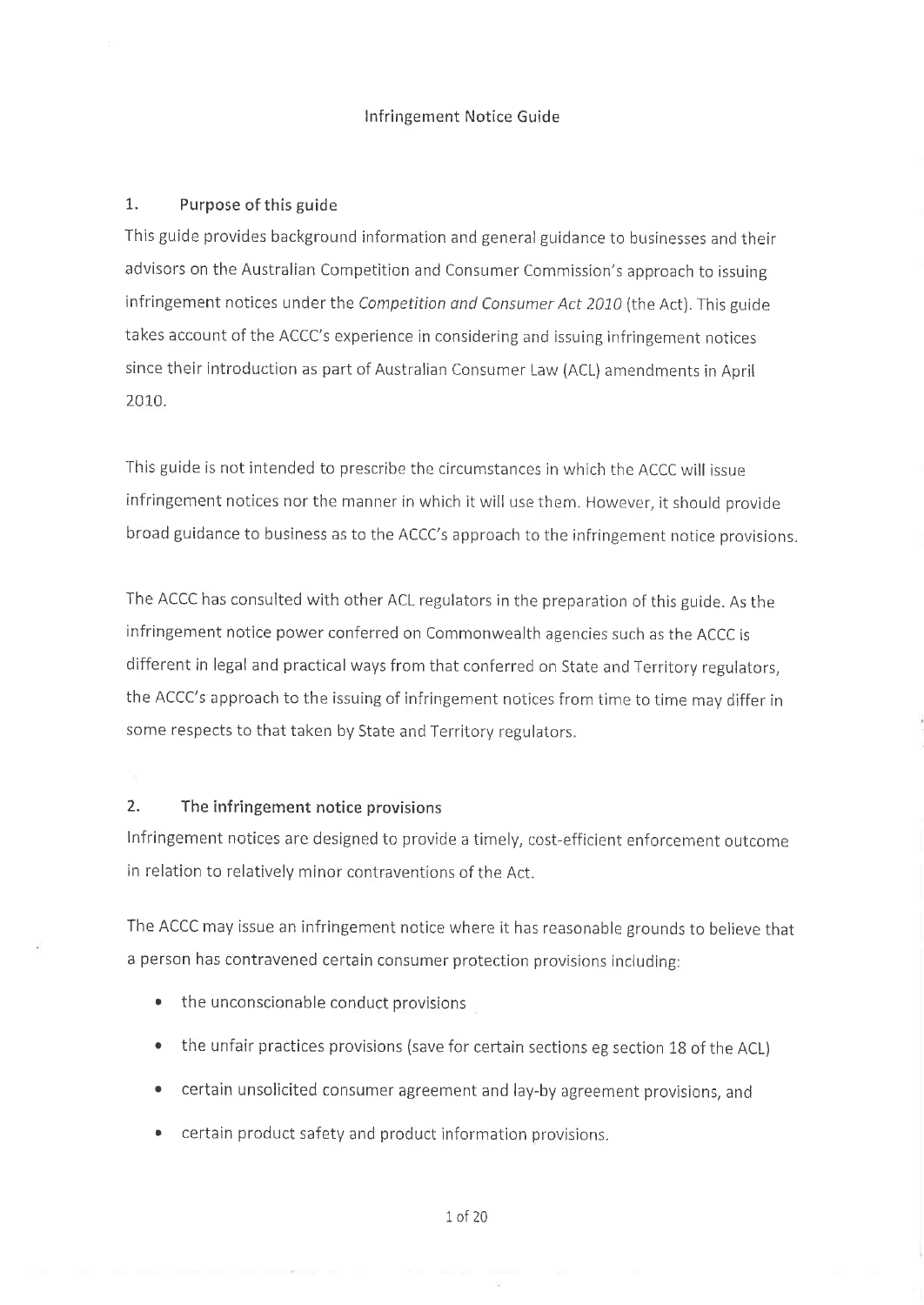The ACCC may also issue an infringement notice to a person in relation to:

- the failure to respond to a substantiation notice, or
- the provision of false or mìsleading information to the ACCC in response to <sup>a</sup> substantiation notice.

To be valid, the ACCC must issue an infringement notice within L2 months of the alleged contravention and the notice cannot relate to more than one alleged contravention of an infringement notice provision.

The penalty amount in each infringement notice will vary, depending on the alleged contravention, but in most cases is fixed at \$6 600 for a corporation (or \$66 000 for a listed corporation) and \$1 320 for an individual for each alleged contravention. The infringement notice penalty amount for failure to comply with a substantiation notice is \$3 300 for a corporation and \$660 for an individual. The infringement notice penalty amount for providing false or misleading information is \$5 500 for a corporation and \$1 100 for an individual.

#### 3. The ACCC's approach to the use of infringement notices

The ACCC's Compliance and Enforcement Policy sets out the principles it adopts to achieve compliance with the law, and outlines the ACCC's enforcement powers, functions, priorities and strategies.

Like its use of court enforceable undertakings, generally speaking, the ACCC will only consider issuing an infringement notice where it is likely to seek a court-based resolution should the recipient of the notice choose not to pay. It is important to note that before issuing an infringement notice the ACCC will have turned its mind to the prospect of noncompliance and be prepared to proceed to court as a likely alternative.

The ACCC determìnes the appropriate enforcement tools to address consumer protection concerns on a case by case basis, taking into consideration the alleged contravention, the business ìnvolved,and the impact of the conduct on consumers and businesses. A benefit of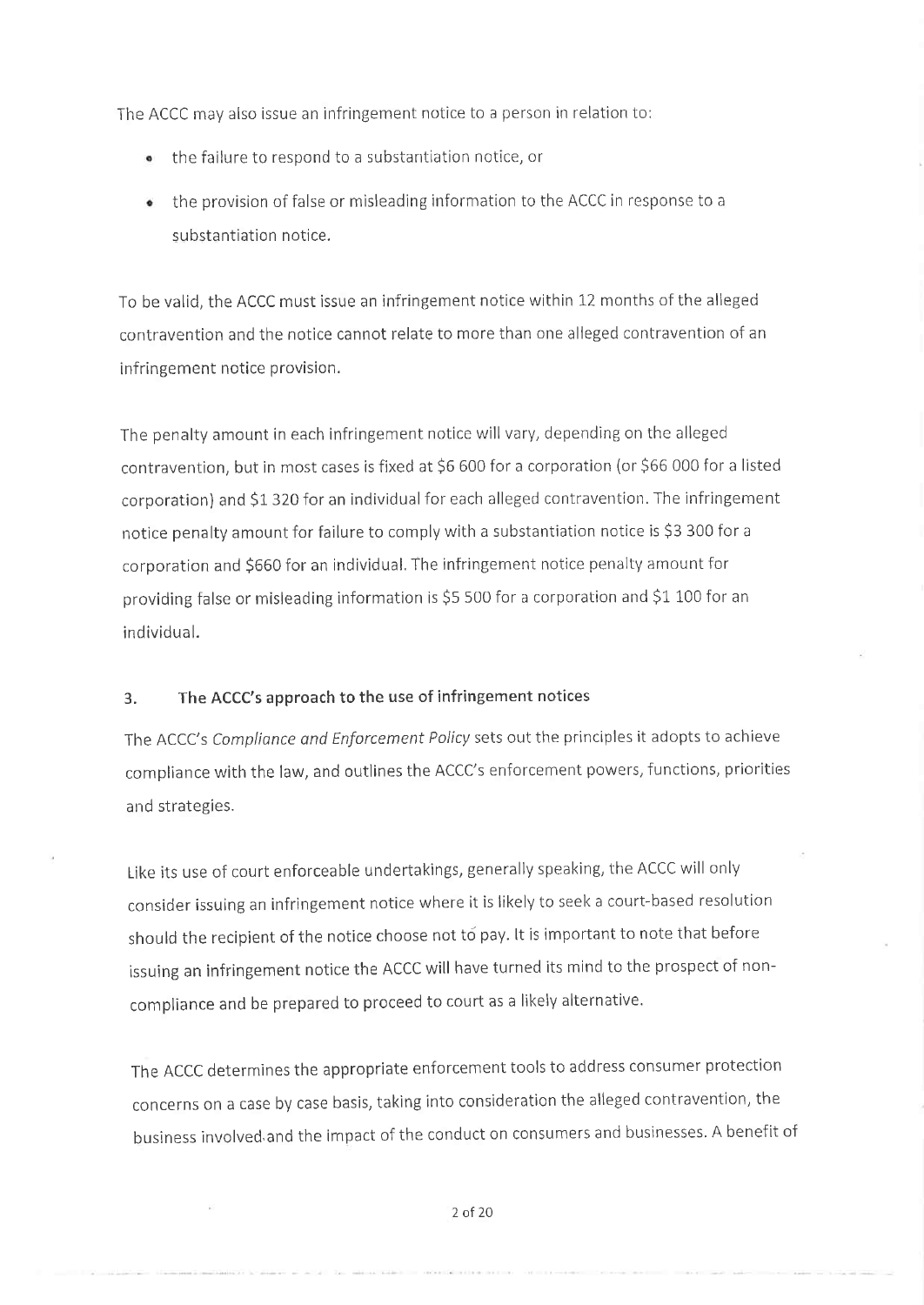the infringement notice provisions is that they allow for timely and efficient dispute resolution wíthout the need for litigation

ACCC consideration of the most appropriate mechanism to address consumer protection concerns will ordinarily include an evaluation of other options available to the ACCC to address its concerns, including court enforceable undertakings, civil proceedings, including civil penalty proceedings, and criminal proceedings. Forthis reason, while the notìce may be signed by the Chairman, all decisions on whether to issue an infringement notice are made by the Commission.

#### 4, When is the ACCC more likely to issue an infringement notice?

The ACCC will take into account a broad range of sometimes competing factors in considering whether to seek to resolve a matter through the issuing of an infringement notice. Examples of circumstances where the ACCC is more likely to consider the use of an infringement notice include:

- where it forms the view that the contravening conduct is relatively minor or less serious
- where there have been isolated or non systemic instances of non-compliance
- where there have been lower levels of consumer harm or detriment
- where the facts are not in dispute or where the ACCC considers the circumstances giving rise to the allegations are not controversial
- . where infringement notices form part of a broader industry or sectoral compliance and enforcement program following the ACCC raising concerns about industry wide conduct.

#### (a) The ACCC may issue multiple infringement notices

The ACCC may issue multiple infringement notices where it consìders it appropriate to do so, taking into account all of the circumstances. In deciding whether to issue more than one infringement notice, the ACCC takes into account a range of considerations including:

whether the ACCC believes that there have been multiple contraventions of infringement notice provisions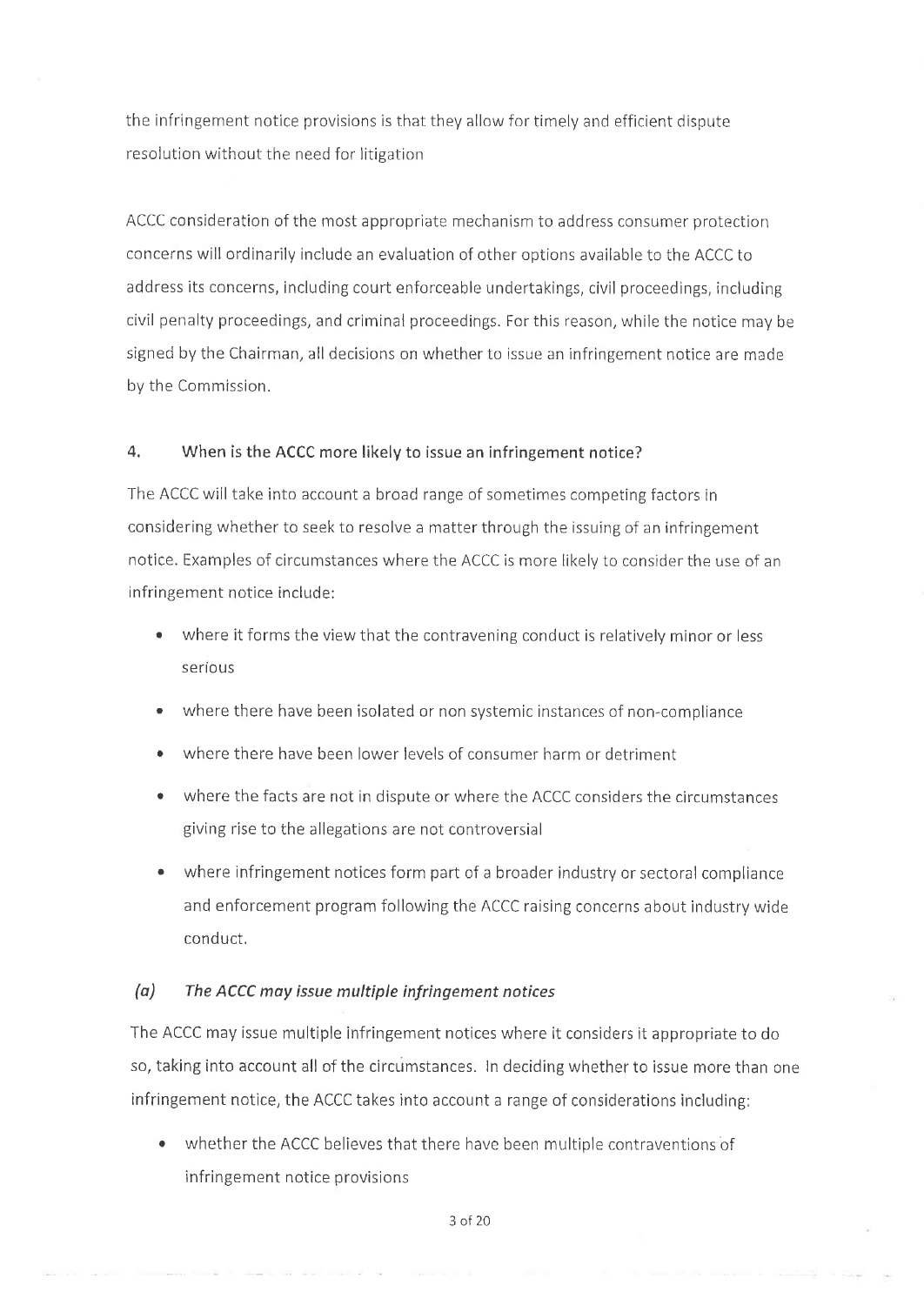- where the contraventions have occurred in a number of States or Territories
- where the contraventions have involved the use of different types of media, such as online, television, radio, magazines and newspapers, outdoor advertising, or
- whether there are circumstances which make it desirable to issue multiple notices to deter similar conduct by the specific business involved or the broader industry.

#### (b) Infringement notices and court-enforceable undertakings

In appropriate cases, as well as issuing an infringement notice, the ACCC may seek additional remedies, includìng by way of court-enforceable undertakings, This course is more likely where the ACCC considers that:

- . it is important to minimise the likelihood of future conduct through an undertaking or the implementation of a compliance program
- other remedies such as corrective advertising or changed practices are required, or  $\bullet$
- action is required to deliver affected party or consumer redress such as by refunds.  $\bullet$

Where the ACCC considers an infringement notice (or notices) to be appropriate as part of the resolution but insufficient to address one or more of these additional factors the ACCC may seek a court-enforceable undertaking in addition to issuing an infringement notìce.

The ACCC cannot compel a business either to pay an infringement notice penalty or to provide it with an undertaking. Where the ACCC considers that both remedies are appropriate for the resolution of a matter, it will approach the business indicating the package of remedies it will accept to resolve the matter without proceeding to court, lt is up to each business to decide whether it willoffer an undertaking and pay the infringement notice penalty. Where a business declines to resolve a matter in this manner, the ACCC is likely to consider other enforcement options including court proceedings.

## 5, When is the ACCC less likely to issue infringement notices?

The ACCC focuses on prioritising matters for compliance and enforcement action where there has been or mav be widespread consumer detriment. Forthis reason, many of the matters the ACCC pursues will not be suitable for resolution by way of infringement notice.

4o120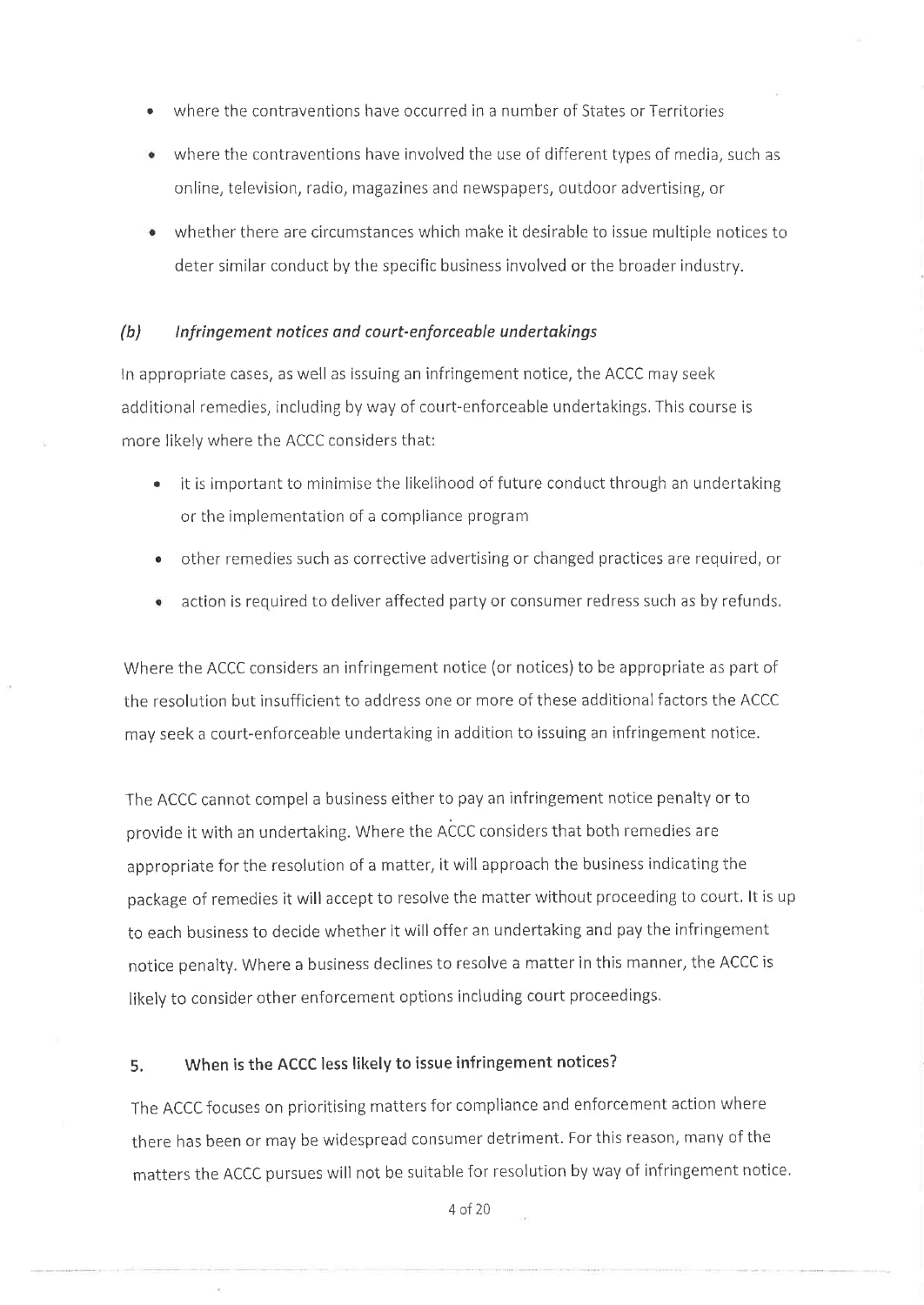The ACCC is less likely to consider issuing infringement notices where:

- the ACCC considers the concerns are more serious in nature and warrant consideration bv the court
- $\bullet$  there has been significant detriment arising from the alleged conduct
- the ACCC has concerns that the alleged conduct may be continuing
- . there are questions about whether the alleged conduct occurred within the <sup>12</sup> month period in which the ACCC may issue an infringement notice
- the matter raises complex questions about the interpretation of a provision of the ACL, and
- the ACCC or another ACL regulator has previously taken action against the person involved in the alleged contravention - particularly where recent or very similar.

#### 6. What should a business do if it receives an infringement notice?

Generally speaking, a recipient will have some contact from the ACCC before receiving the infringement notice, The ACCC will raise its concerns with the business, outlining what they are and the options it considers appropriate under its Compliance and Enforcement Policyto resolve its concerns. The business will be able to provide any information or documents to the ACCC that it considers relevant to the ACCC's concerns.

When issued with an infringement notice, the recipient will also be provided with certain information, including the nature of the alleged contravention, the amount to be paid and the period for payment if the person wishes to avoid court action. Other possible actions in response to receiving an infringement notice are explained in the information accompanying the infringement notice.

lf a recipient decides to pay it should ensure that the payment is received by the ACCC within the compliance period. The ACCC prefers payment by electronic transfer. If payment is made by cheque the recipient should allow at least 5 business days for payment to be received and if payment is made by electronic transfer, the recipient should allow at least <sup>2</sup> business days for payment to be received.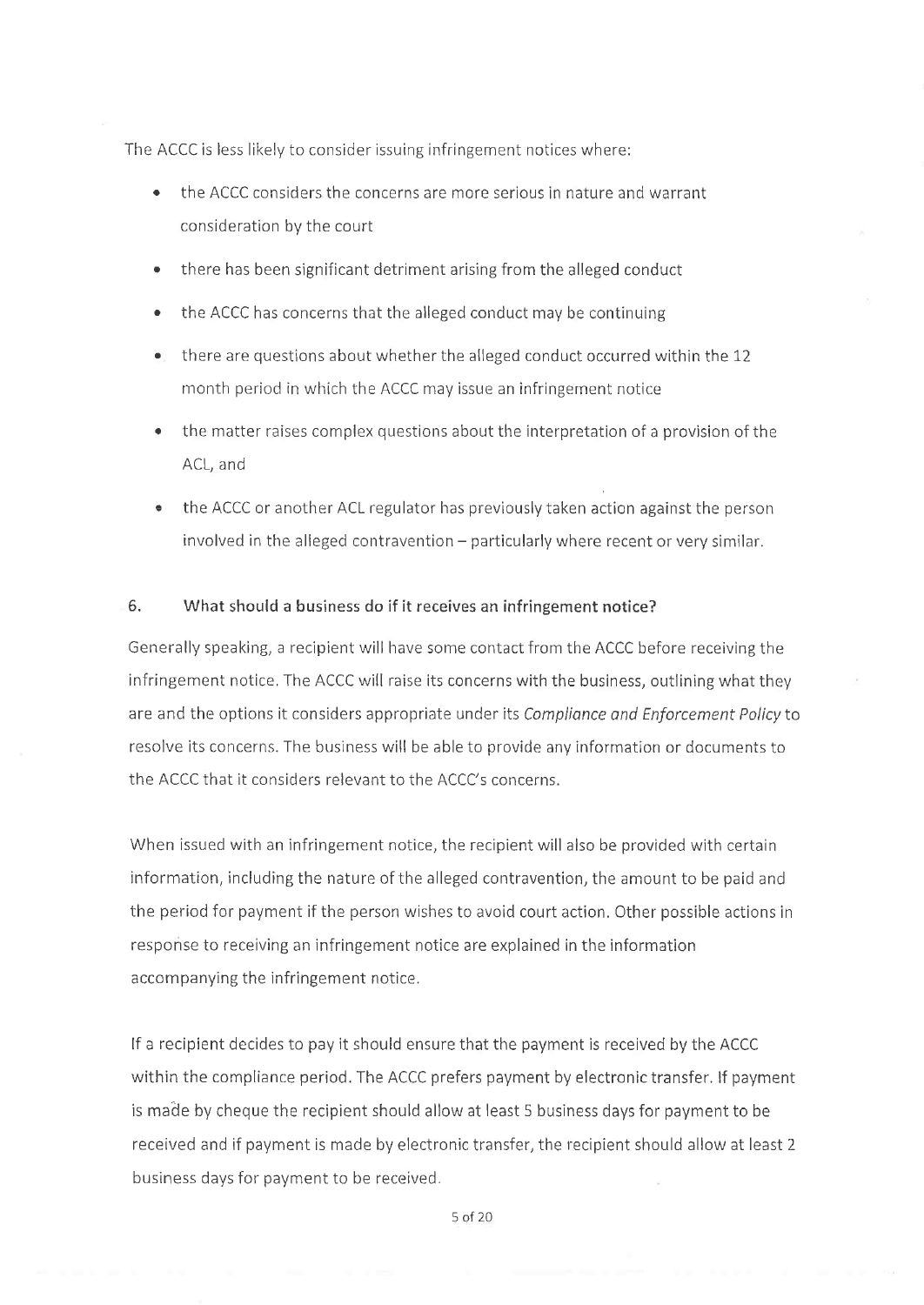Non-payment of an infringement notice during the compliance period will expose the recipient to the prospect of ACCC-initiated proceedings once the compliance period expires.

## (a) Requesting an extension to the compliance períod

The compliance period for payment of an infringement notice penalty is 28 days. This may be extended for a maximum of a further 28 days.

In making a request to have the compliance period extended, the recipient should set out the reasons why such an extension should be granted. In making such requests, the recipient should advise the ACCC:

- $\bullet$  whether they intend to pay the infringement notice penalty,
- $\bullet$  the circumstances as to why they are not able to pay the infringement notice penalty within the current compliance period,
- why they anticipate they will be able to comply if the compliance period is extended.

Such a request should allow sufficient time for ACCC consideration of the request for extension and should be made no later than one week before the payment due date.

The ACCC will notify the recipient in writing of its decision whether or not to grant an extension of the pavment due date.

#### (b) Requesting that an ínfringement notice be withdrøwn

When deciding whether to issue an infringement notice, the ACCC will have regard to information and documents it has gathered as part of its investigation, including any information provided by the person to whom the ACCC in considerìng issuing an infringement notice.

The recipient of an infringement notice may request that the infringement notice be withdrawn if they believe they have not engaged in the conduct as alleged by the ACCC or there is information the ACCC should consider that it may not already have.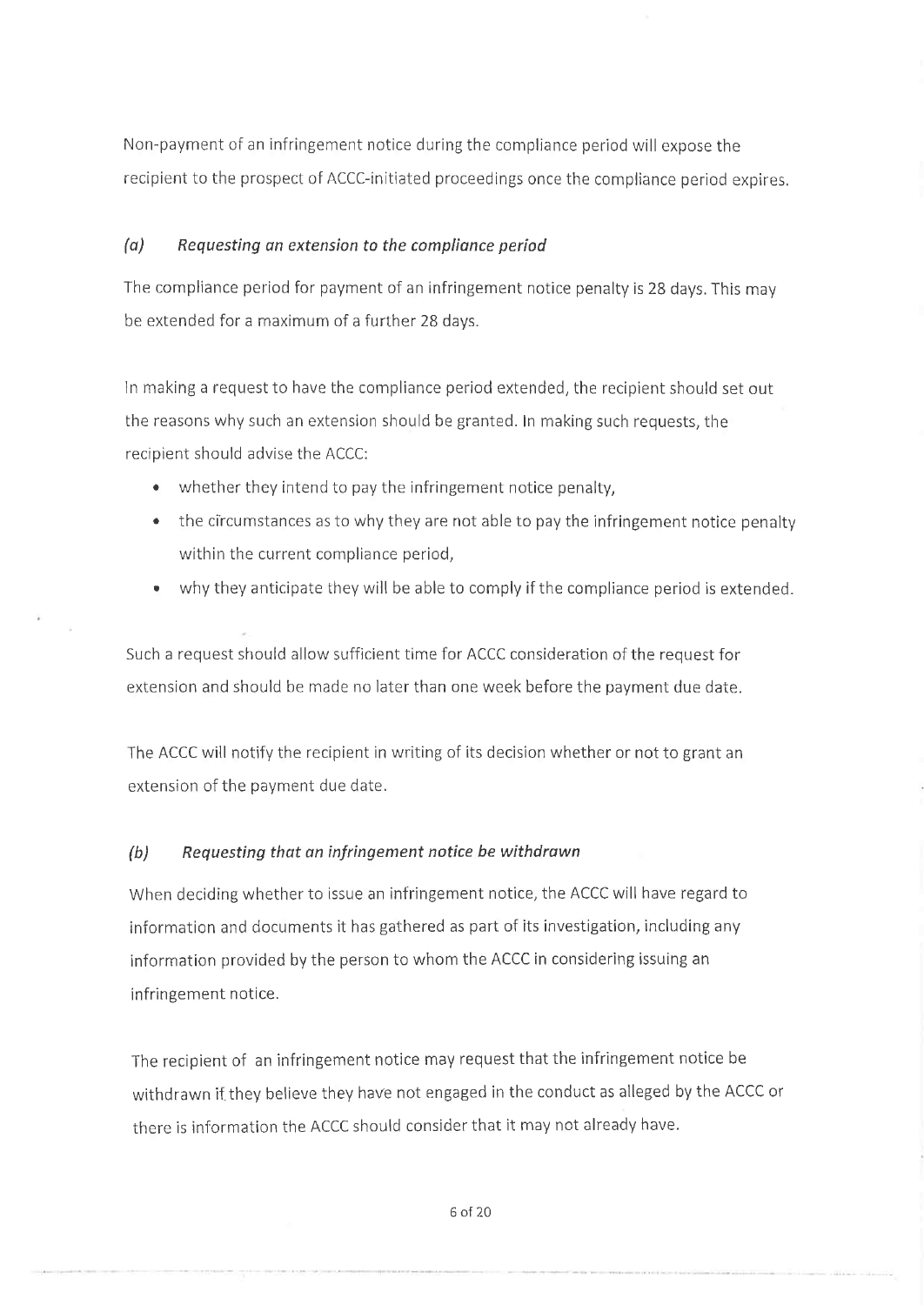Any request for withdrawal of an infringement notice:

- must be prior to the payment due date,
- must be in writing, and
- . should provide evidence or information that may assìst the ACCC in deciding whether or not to withdraw the notice.

The ACCC will consider all requests for withdrawal of infrìngement notices. The recipient should allow sufficient time for ACCC consideration and possible withdrawal of the infringement notice when submitting a request for withdrawal. This is because to be effective, the withdrawal of an ìnfringement notice by the ACCC must be undertaken by the due date, Generally speaking, requests should be made no laterthan two weeks before the payment due date to allow for proper consideration and payment to be made within the cornpliance period.

Any information or evidence provided to the ACCC as part of a request for withdrawal of the infringement notice cannot be used in evidence against the recipient in proceedings. However, if the recipient provides false or misleading information or evidence this may be used in proceedings against them.

The ACCC will decide, based on the information provided as part of the request and the information it already has, whether or not to withdraw the ínfringement notice.

As the penalty amount is set out in the ACL, the ACCC is unable to alter the penalty amount for each notice.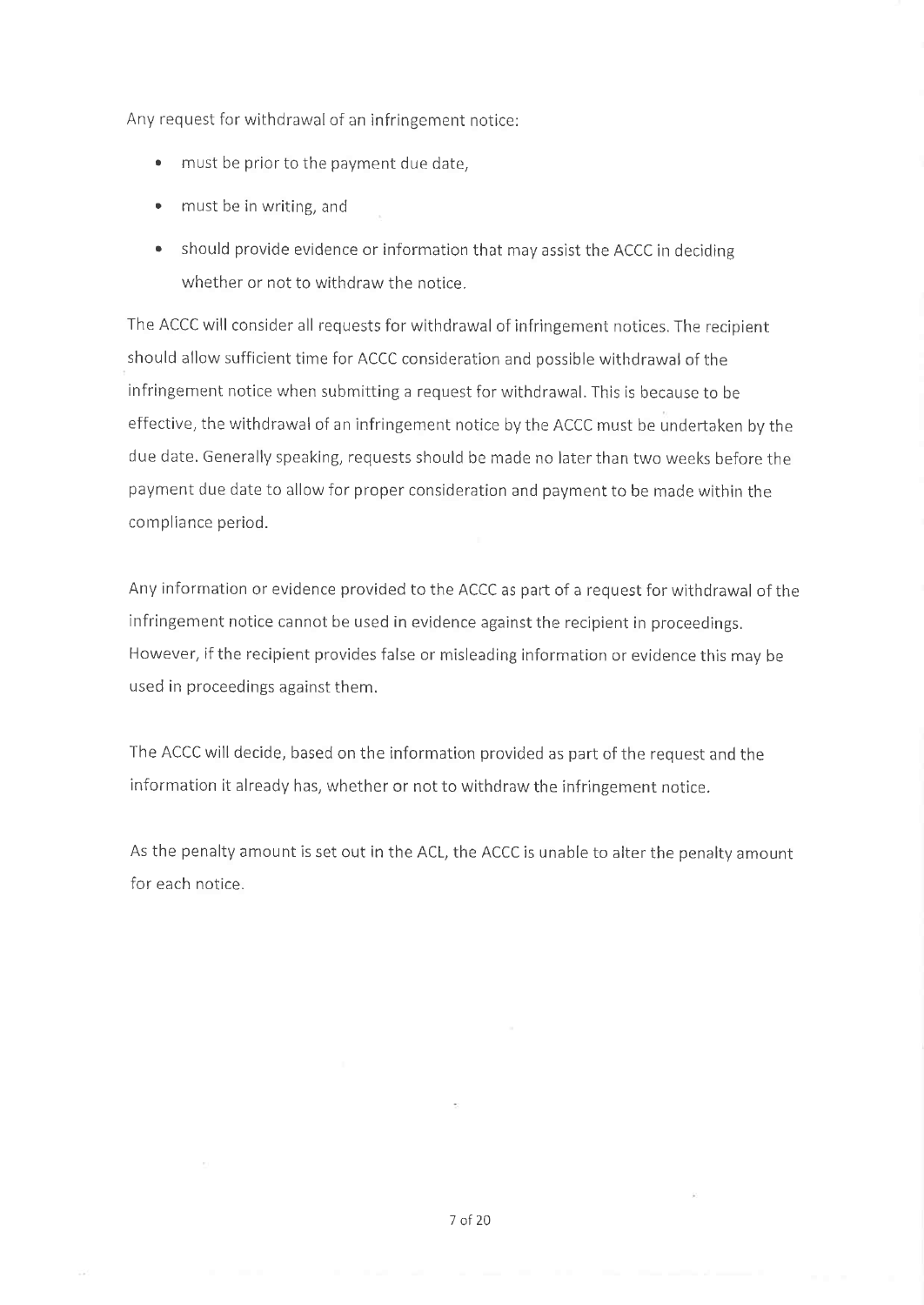## (c) Effect of withdrawal of an infringement notice

lf an infringement notice is withdrawn, the ACCC will consider on a case by case basis whether further action is appropriate. That action may Include the institution of civil penalty proceedings for the alleged contraventlon which was the subject of the notice.

## 7. What happens if a recipient pays an infríngement notice penalty?

Payment of the infringement notice penalty must be made in fullto the ACCC in the manner outlined in the infringement notice.

lf a recipient chooses to pay an infringement notice penalty, the person is not, merely because of the payment, to be regarded as having contravened the Act. Further, the ACCC cannot commence court proceedings in relation to the alleged contravention. lf a recipient pays an infringement notice penaltyto resolve ACCC concerns, this does not impact on the rights of action other parties may have against the recipient.

## 8. ACCC infringement notice register

The ACCC's approach is that it will not ordinarily indicate whether a business has been given an infrìngement notice.

ln accordance with the principle of transparency outlined in the ACCC's Complionce ond Enforcement Policy, every enforcement matter that is dealt with through litigation or formal resolution is made public.

In accordance with this principle, the ACCC maintains a register on its website listing paid infringement notices. Entries on the register ordinarily contain the following details:

- the person who paid the notice
- $\bullet$  the infringement notice number
- the date paid
- section of the relevant legislation

The ACCC considers that publishing information about the payment of infringement notices provides for a broader educative and deterrent effect. For this reason, the ACCC is also likely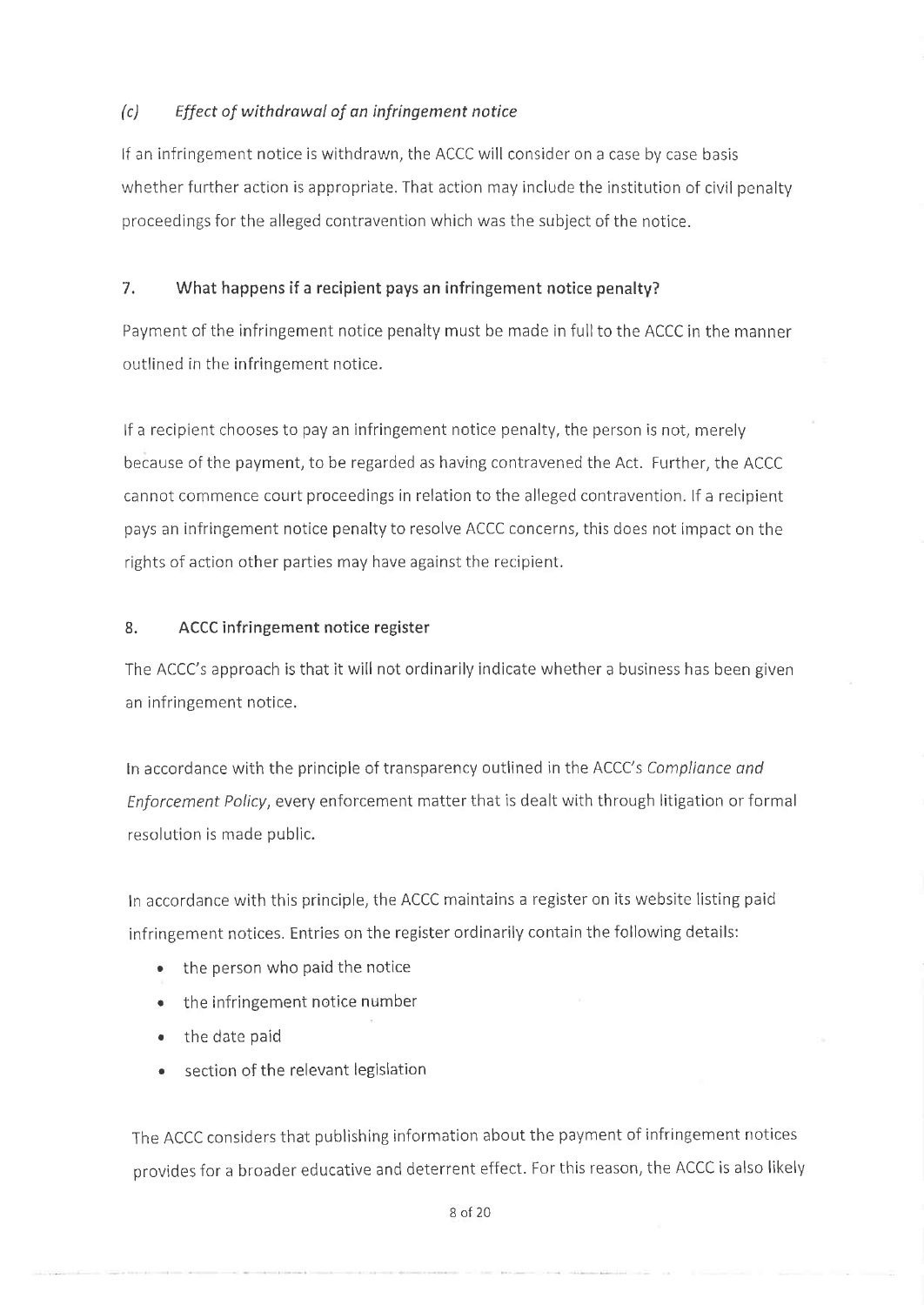to issue a media release describing the alleged matters and the fact that payment has been made.

#### 9. What happens if a business does not pay an infringement notice penalty?

There is no legal obligation on a recipient to pay an infringement notice.

Infringement notices are a way of resolving the ACCC's concerns and avoiding legal proceedings. Recipients benefit by having the option of paying the infringement notice penalty as a way of resolving the ACCC's concerns. Infringement notice penalties are lower than the maximum penalty a court could impose should the recipient be found to have contravened the ACL.

Non-payment of infringement notice penalties will expose the recipient to the prospect of proceedings arising from the ACCC's concerns that the recipient may have contravened the ACL.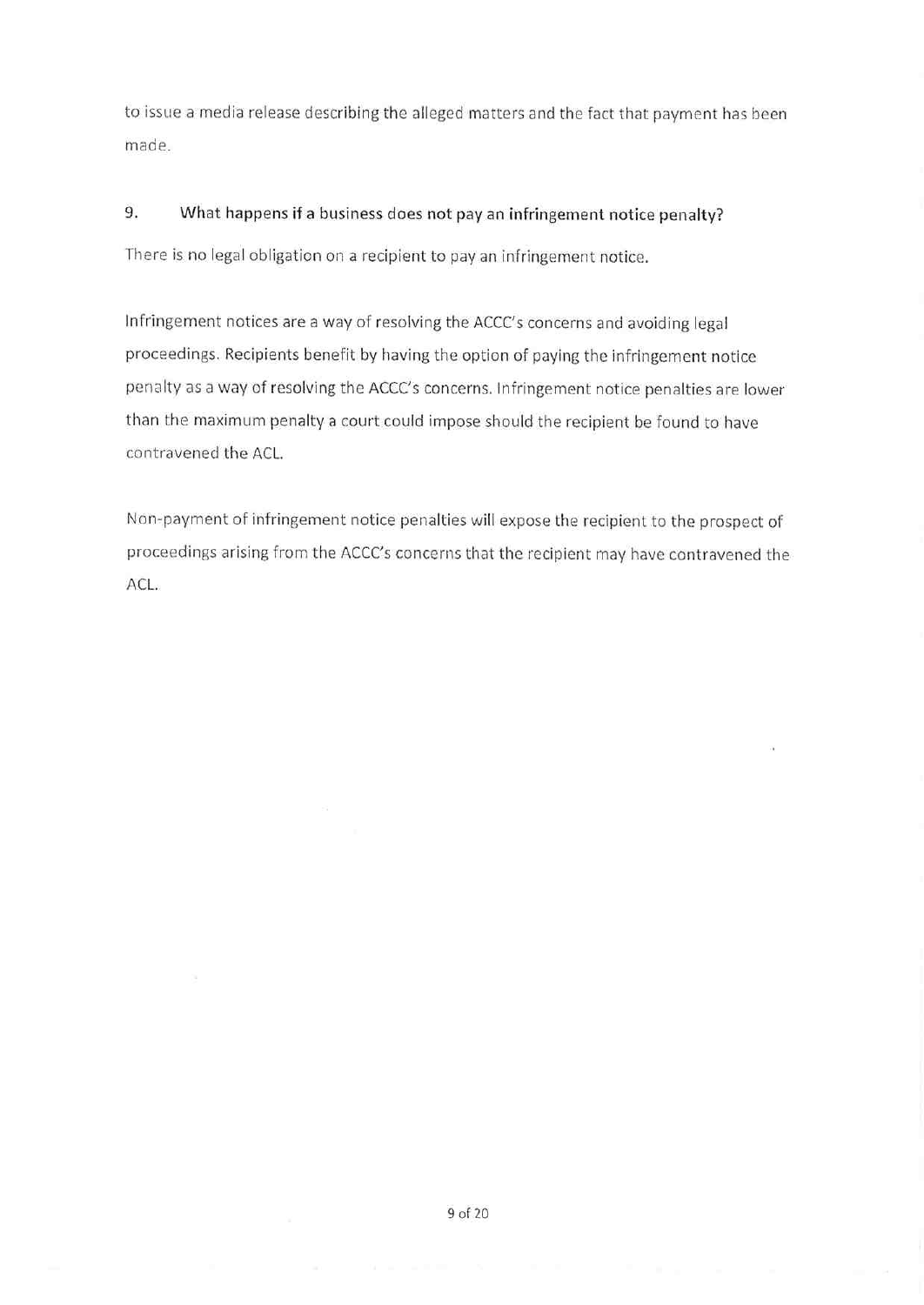## Attachments

- 1. Covering letter
- 2. Infringement notice

 $\langle \tilde{\sigma} \rangle$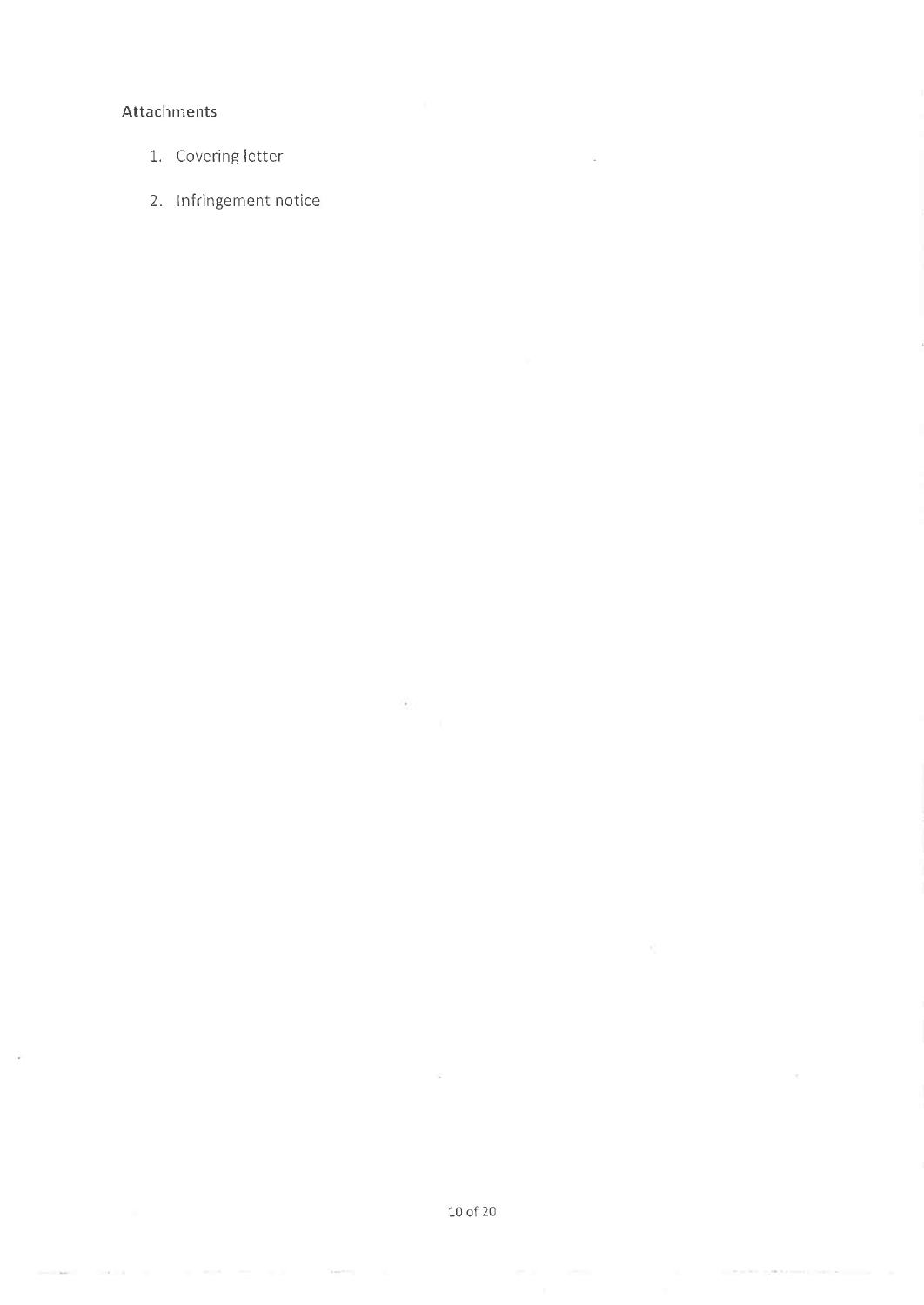#### Attachment 1

| Our Ref:         | ^IN Number^             |
|------------------|-------------------------|
| Contact Officer: | ^Contact name per IN^   |
| Contact Phone:   | ^Contact number per IN^ |

^DD Month Year^

^Name^ ^Position^ ^Company^ ^Street^ ^SUBURB STATE PC^

Dear <sup>\*</sup>Mr/Ms Name<sup>^</sup>

## Infringement notice "Number" - Issued to "Company" Individual name"

On ^DD Month Year^ the Australian Competition and Consumer Commission (ACCC) decided to issue ACompany name / Individual name with an infringement notice under section 134A(1) of the Competition and Consumer Act 2010 (CCA). The ACCC considers that it has reasonable grounds to believe that "Company name / individual name" has contravened Section XX<sup>A</sup> of the Australian Consumer Law. The total amount payable

The Infringement Notice is attached to this letter, and includes information on your rights and obligations, including how to pay the infringement notice penalty, how to request an extension of the compliance period for payment of the infringement notice or how to request that the infringement notice be withdrawn. It is important that you read the Infringement Notice and the information on your rights and obligations.

Should you have any questions concerning the infringement notice please contact ^Contact hame on INA on Acontact humber on INA.

Yours sincerely

^Name^ ^Position^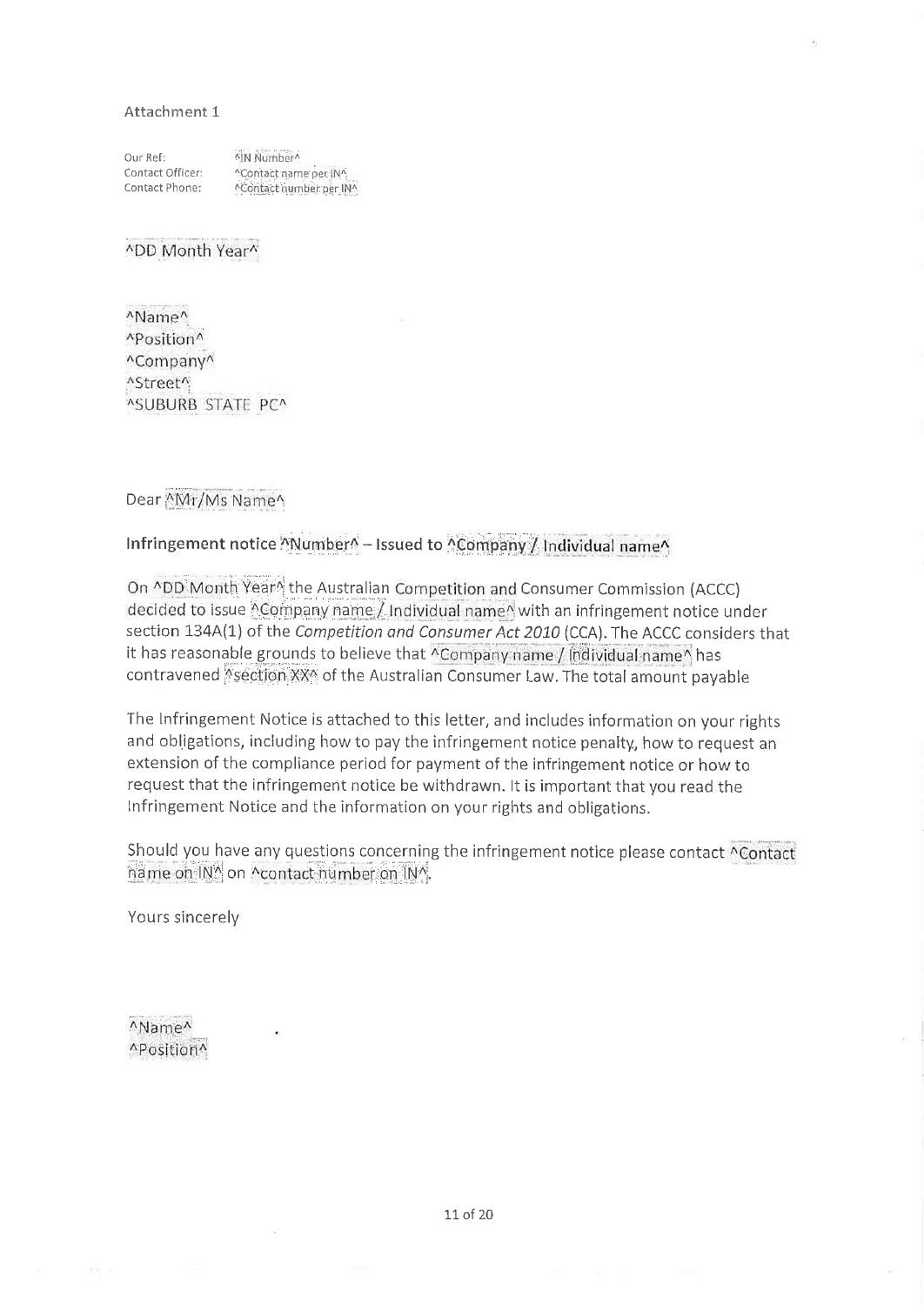## Attachment 2 - Infringement notice and explanatory information

|                       | Australian<br>Competition &<br>Consumer<br>Commission                                                                                                                                                                  | <b>INFRINGEMENT NOTICE</b>                                                                                                                                                                                                     |  |  |
|-----------------------|------------------------------------------------------------------------------------------------------------------------------------------------------------------------------------------------------------------------|--------------------------------------------------------------------------------------------------------------------------------------------------------------------------------------------------------------------------------|--|--|
| <b>Issued</b> to      |                                                                                                                                                                                                                        | ^Trader Name ACN/ Individual's Name^                                                                                                                                                                                           |  |  |
|                       |                                                                                                                                                                                                                        | ^Trader Address / Individual's Address^                                                                                                                                                                                        |  |  |
| Date of issue         | ^DD Month Year^                                                                                                                                                                                                        |                                                                                                                                                                                                                                |  |  |
| Number                | ^Exec to update: XXX/XXXX^                                                                                                                                                                                             |                                                                                                                                                                                                                                |  |  |
| Penalty               | ^\$XX,XXX^                                                                                                                                                                                                             |                                                                                                                                                                                                                                |  |  |
| Alleged contravention | Alnsert details: By law, you must give details of the alleged contravention,<br>including: The date of the alleged contravention; and the particular<br>infringement notice provision that was allegedly contravened.^ |                                                                                                                                                                                                                                |  |  |
| Penalty payment due   |                                                                                                                                                                                                                        | ^Date of issue + 28 days^                                                                                                                                                                                                      |  |  |
| Payment options       |                                                                                                                                                                                                                        | Please ensure that you allow time for your payment to be received by<br>the ACCC by the due date.<br>The ACCC accepts payment on behalf of the Commonwealth and will<br>issue a Tax Invoice on receipt of payment.             |  |  |
|                       |                                                                                                                                                                                                                        |                                                                                                                                                                                                                                |  |  |
|                       | Cheque                                                                                                                                                                                                                 |                                                                                                                                                                                                                                |  |  |
|                       | Payable to:                                                                                                                                                                                                            | Australian Competition and Consumer Commission                                                                                                                                                                                 |  |  |
|                       | Send to:                                                                                                                                                                                                               | Australian Competition and Consumer Commission                                                                                                                                                                                 |  |  |
|                       |                                                                                                                                                                                                                        | GPO Box 3131                                                                                                                                                                                                                   |  |  |
|                       |                                                                                                                                                                                                                        | CANBERRA ACT 2601                                                                                                                                                                                                              |  |  |
|                       | received.                                                                                                                                                                                                              | Please include a covering note referring to the infringement notice<br>number listed above and allow 5 business days for payment to be<br><b>Electronic Funds Transfer</b><br>Account name: ACCC Official Administered Account |  |  |
|                       |                                                                                                                                                                                                                        |                                                                                                                                                                                                                                |  |  |
|                       | BSB:                                                                                                                                                                                                                   | 032-730                                                                                                                                                                                                                        |  |  |
|                       | Account:                                                                                                                                                                                                               | 146550                                                                                                                                                                                                                         |  |  |
|                       |                                                                                                                                                                                                                        |                                                                                                                                                                                                                                |  |  |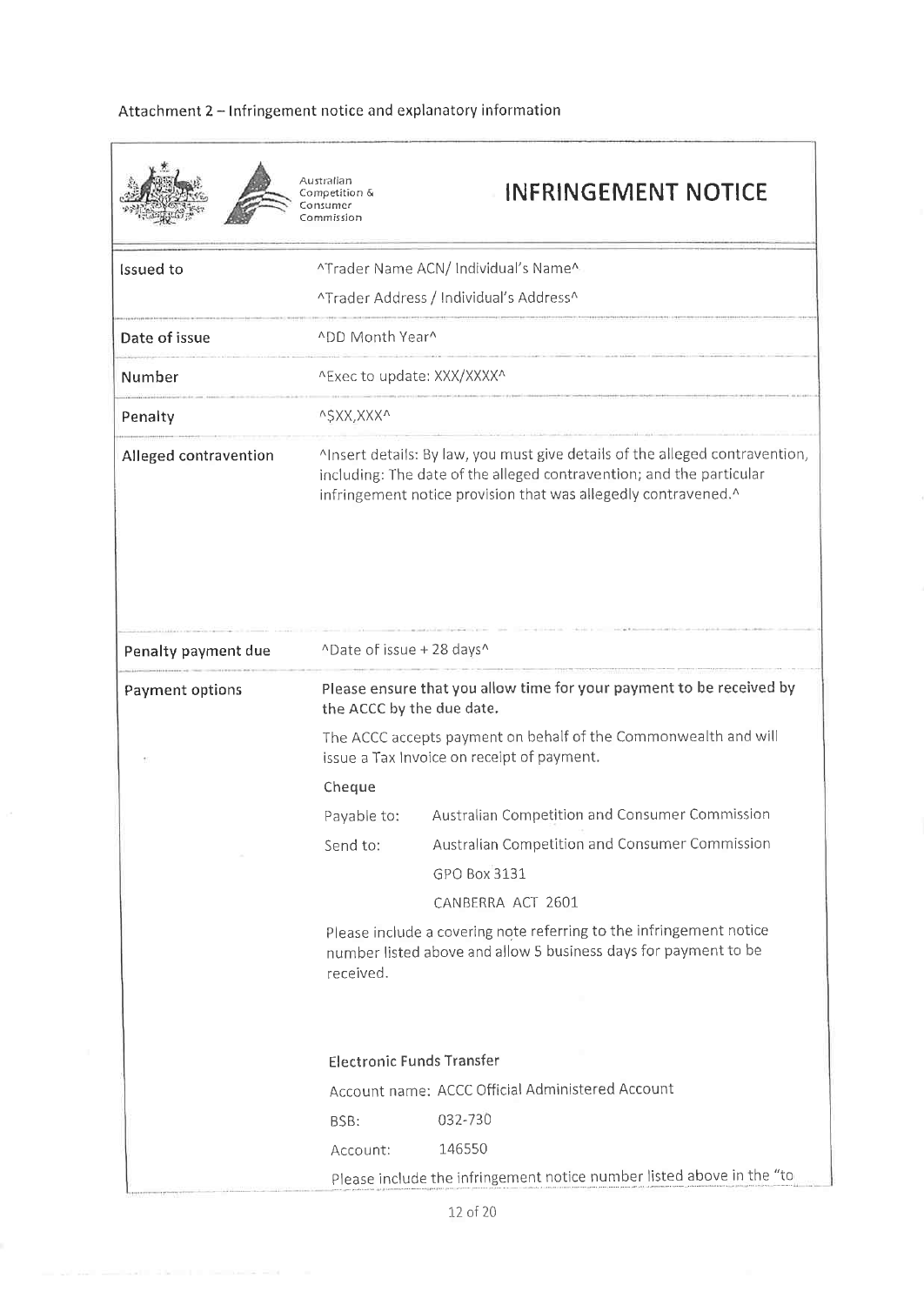|                                                                                        | account description" field of your transfer and allow 2 business days for<br>payment to be received.                                                                                                               |  |
|----------------------------------------------------------------------------------------|--------------------------------------------------------------------------------------------------------------------------------------------------------------------------------------------------------------------|--|
| For further information                                                                | ^General Manager / Regional Director Name^                                                                                                                                                                         |  |
|                                                                                        | ^Title - General Manager / Regional Director^                                                                                                                                                                      |  |
|                                                                                        | Enforcement Operations ^XXX^                                                                                                                                                                                       |  |
|                                                                                        | ^Post address^                                                                                                                                                                                                     |  |
|                                                                                        | First.Last@accc.gov.au                                                                                                                                                                                             |  |
|                                                                                        | (OX) XXXX XXXX                                                                                                                                                                                                     |  |
| Signed on behalf of the<br><b>Australian Competition</b><br>and Consumer<br>Commission |                                                                                                                                                                                                                    |  |
|                                                                                        | Rodney Graham Sims                                                                                                                                                                                                 |  |
|                                                                                        | Chairman                                                                                                                                                                                                           |  |
|                                                                                        | Australian Competition and Consumer Commission                                                                                                                                                                     |  |
| you can contact the person listed above.                                               | You have certain rights and obligations when issued with an infringement notice. Please carefully read<br>the attached information sheet which forms part of this infringement notice. If you still have questions |  |

 $\sim$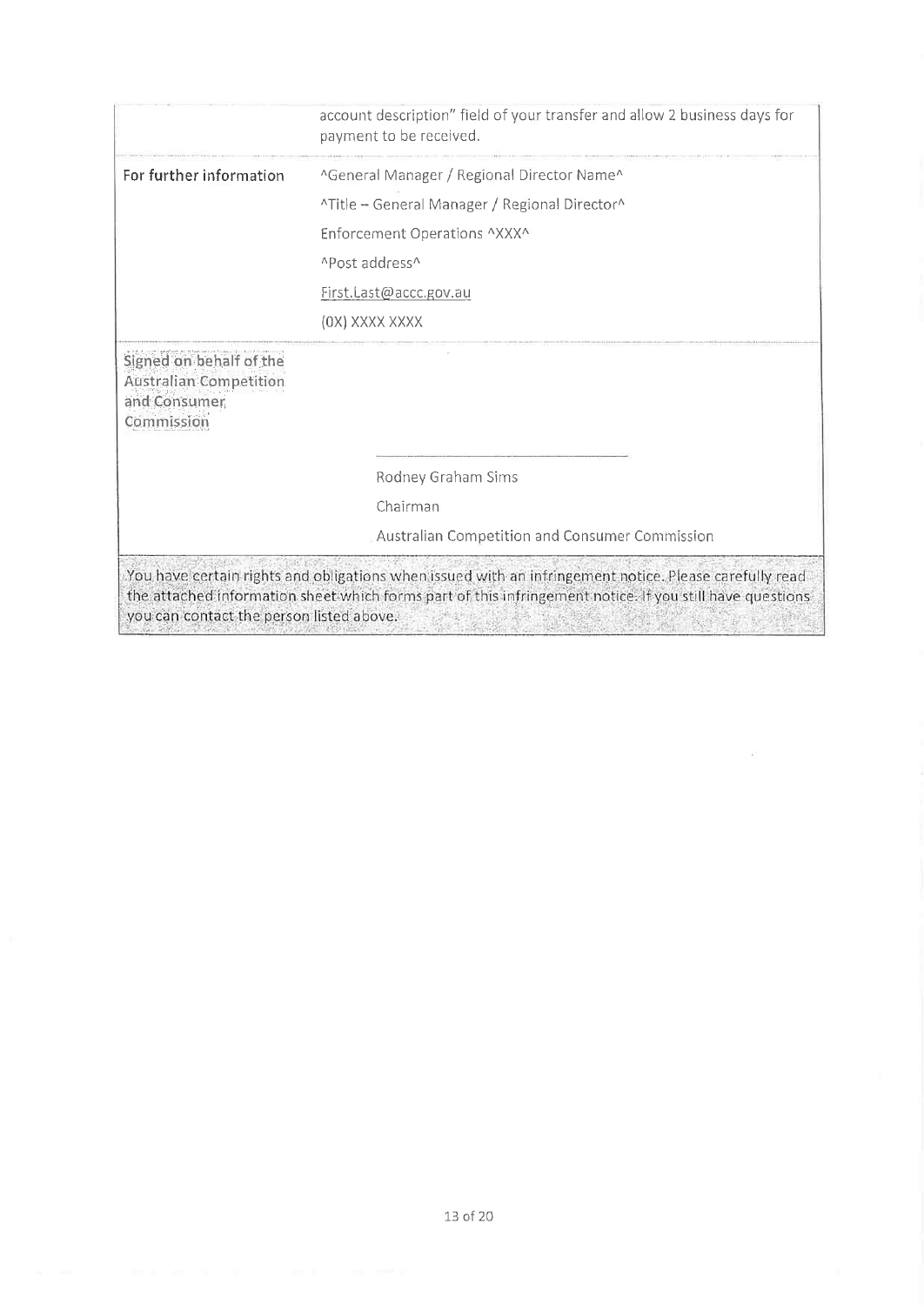## Infringement Notice: Your Rights and Obligations

This information sheet will help you understand:

- $\checkmark$  the effect of compliance with an infringement notice
- $\checkmark$  the effect of failure to comply with an infringement notice
- $\checkmark$  the infringement notice compliance period
- $\checkmark$  how to seek withdrawal of the infringement notice

#### Effect of compliance with an infringement notice

If you pay the infringement notice penalty by the due date and in accordance with the notice, the Commonwealth may not take proceedings against you for:

- the alleged contravention of the infringement notice provision, or
- . the offence constituted by the same conduct that constituted the alleged contravention.

You will not be regarded, merely because of payment, as having contravened the infringement notice provision or having been convicted of an offence constituted by the conduct that formed the alleged contravention.

#### Public register of payments

The ACCC maintains a public register of paid infringement notices on its website with information including:

- \* the name of the company or individual;
- **.** the infringement notice number;
- the date that the infringement notice was paid; and
- the infringement notice provision that is alleged to have been contravened.

### Effect of failure to comply with an infrìngement notice

You may choose not to pay the infringement notice penalty. However, should you choose not to pay the infringement notice penalty you may be subject to ACCC initiated proceedings.

Should the ACCC commence proceedings and be successful in those proceedings, you may be liable to pay a penalty and legal costs. The penalty amount varies depending on the alleged contravention up to a maximum of \$1.1 million for each contravention.

#### Infringement notice compliance period

The date for payment of the infringement notice penalty (the compliance period) is 28 days beginning on the day after the day on which the infringement notice is issued by the ACCC.

For example, if an infringement notice is issued on 1 March, payment must be made on or before <sup>29</sup> March.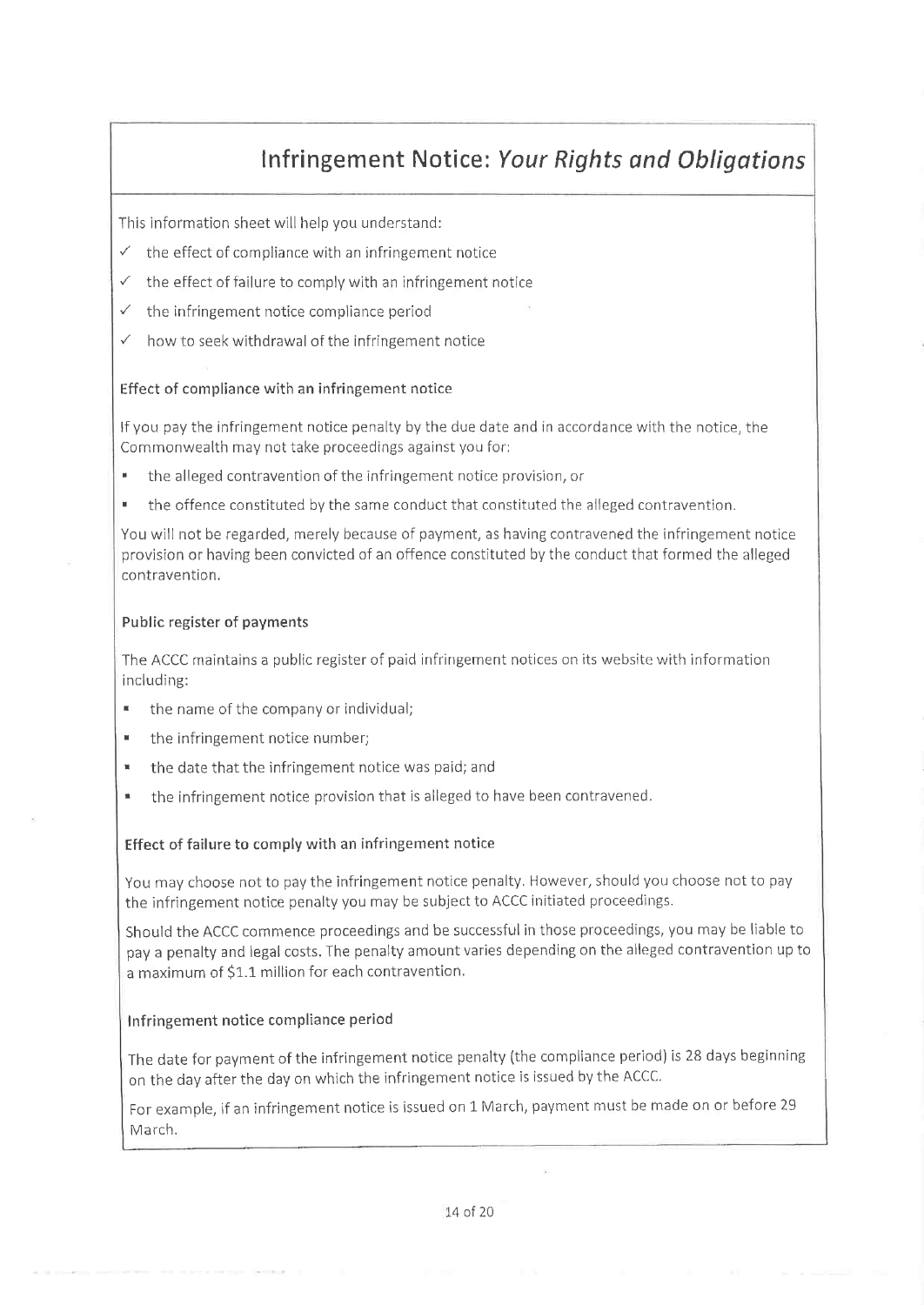#### Seeking an extension

lf it is satisfied that it is appropriate to do so, the ACCC is able to extend the penalty paynrent due date. The ACCC is only able to grant one extension and the extension may not be for a period longer than 28 days. Should you wish to request an extension you should contact the ACCC prior to the payment due date on the details listed above.

The ACCC will notify you in writing of its decision whether or not to grant an extension of the payment due date.

#### Withdrawal of an ínfringement notice

You may request the ACCC withdraw the infringement notice. Any request for withdrawal of the infringement notice:

- " must be prior to the payment due date;
- **\*** must be in writing; and
- ' should provide evidence or information that may inform the ACCC in deciding whether or not to withdraw the notice.

To be effective, the withdrawal of the infringement notice by the ACCC must be done by the due date. You should allow sufficient time for consideration and possible withdrawal of the infringement notice when submitting a request for withdrawal.

Any information or evidence you provide the ACCC within your written request for withdrawal of the infringement notice cannot be used in evidence against you in proceedings. However, if you provide false or misleading information or evidence this may be used in proceedings against you.

#### Important notice

The information in this information sheet is for general guidance only. It does not constitute legal or other professional advice and should not be relied on as a statement of the law, as it may contain generalisations. You should obtain professional legal advice if you have specific concerns.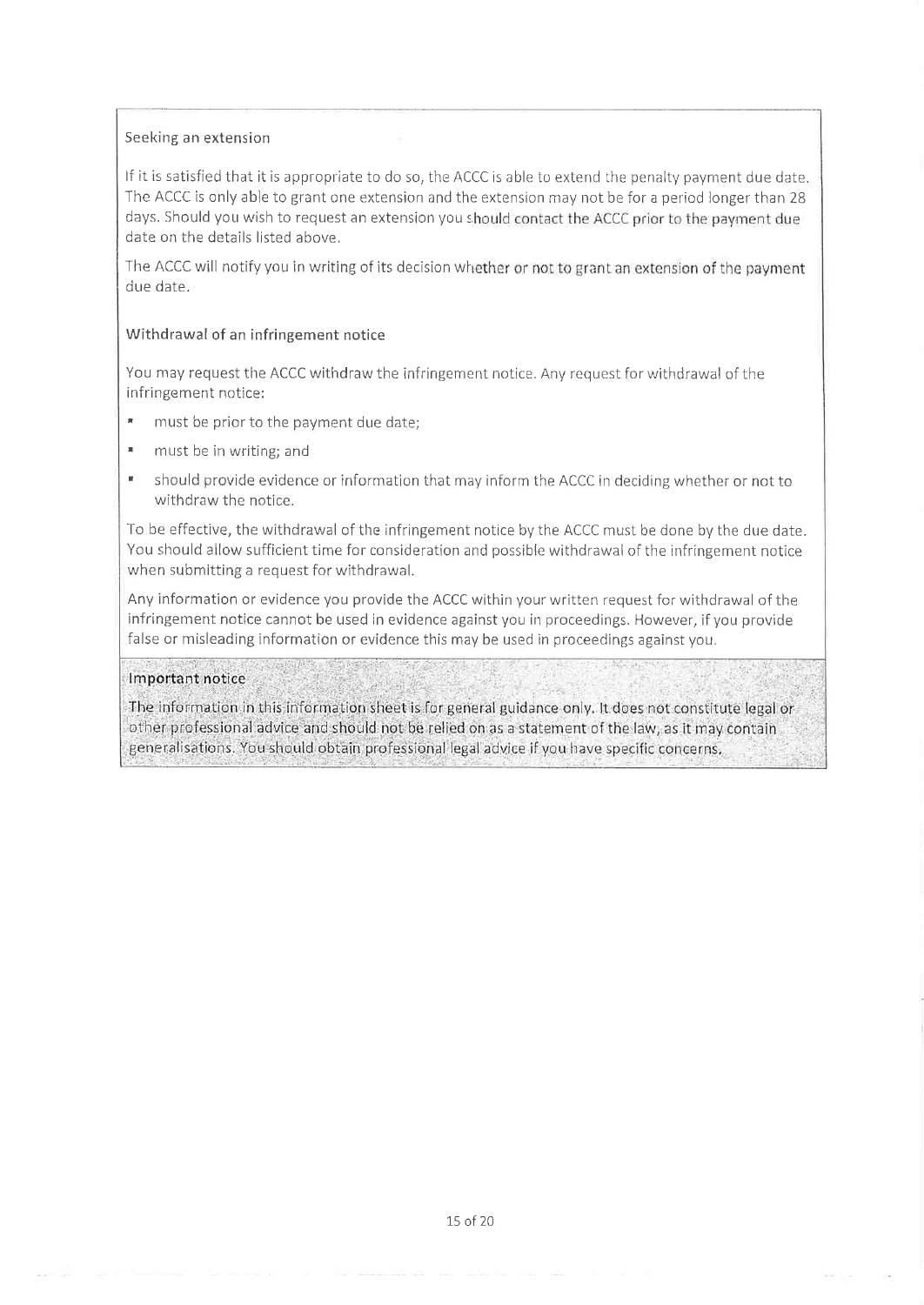## **Infringement Notice Provisions**



# **Competition and Consumer Act 2010**

Act No. 51 of 1974 as amended

This compilation was prepared on 20 April 2011 taking into account amendments up to Act No. 23 of 2011

The text of any of those amendments not in force on that date is appended in the Notes section

The operation of amendments that have been incorporated may be affected by application provisions that are set out in the Notes section

## Division 5—Infringement notices

## 134 Purpose and effect of this Division

- (1) The purpose of this Division is to provide for the issue of an infringement notice to a person for an alleged contravention of an infringement notice provision as an alternative to proceedings for an order under section 224 of the Australian Consumer Law.
- (2) This Division does not:
	- (a) require an infringement notice to be issued to a person for an alleged contravention of an infringement notice provision; or
	- (b) affect the liability of a person to proceedings under Chapter 4 or Part 5-2 of the Australian Consumer Law in relation to an alleged contravention of an infringement notice provision if:
		- (i) an infringement notice is not issued to the person for the alleged contravention;
		- (ii) an infringement notice issued to a person for the alleged contravention is withdrawn under section 134G; or
	- (c) prevent a court from imposing a higher penalty than the penalty specified in the infringement notice if the person does not comply with the notice.

## 134A Issuing an infringement notice

- (1) If the Commission has reasonable grounds to believe that a person has contravened an infringement notice provision, the Commission may issue an infringement notice to the person.
- (2) Each of the following provisions of the Australian Consumer Law is an *infringement* notice provision:
	- (a) a provision of Part 2-2;
	- (b) a provision of Part 3-1 (other than subsection 32(1), 35(1) or 36(1), (2) or (3) or section 40 or 43);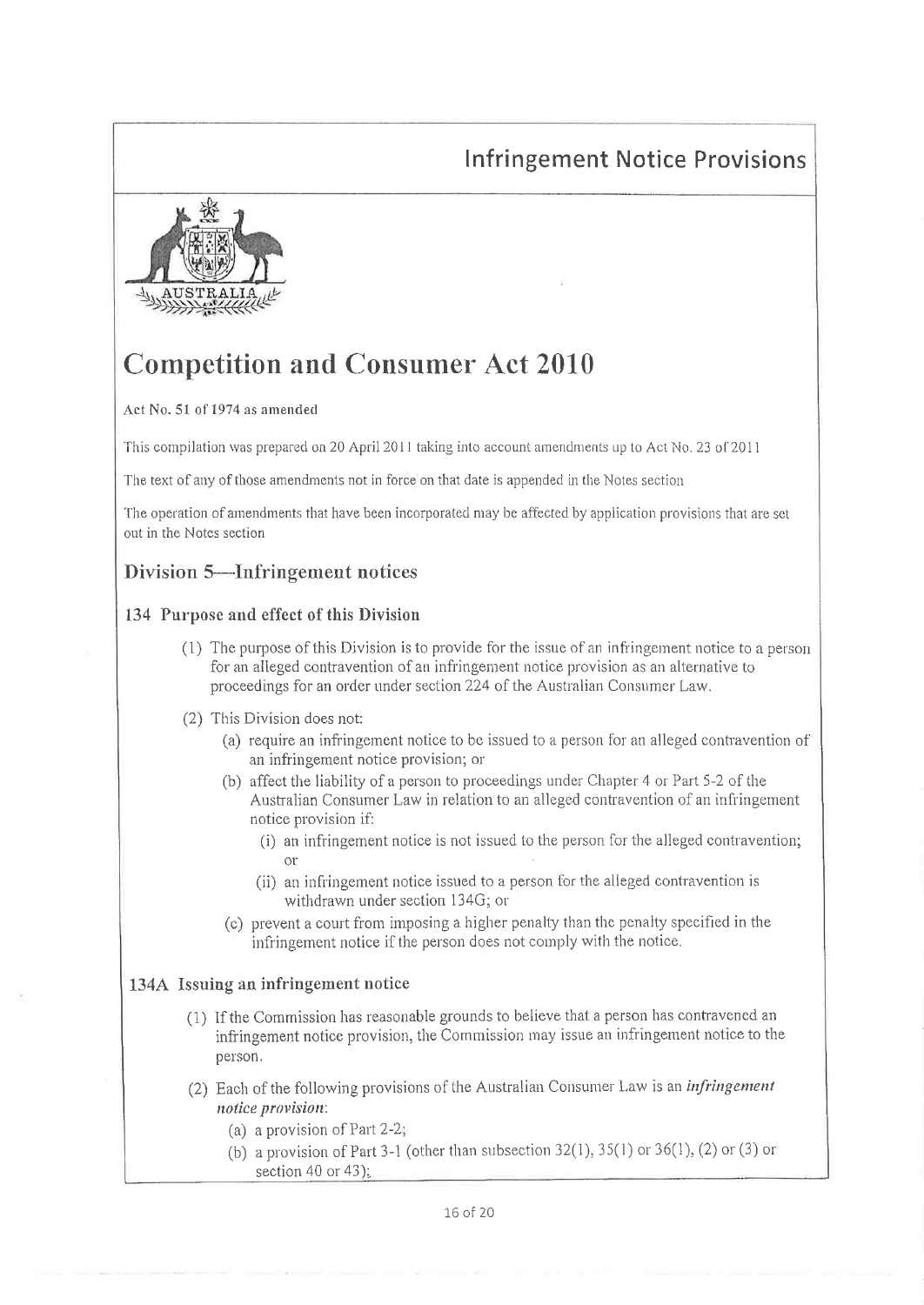| (c) subsection $66(2)$ ;                                                                                                                                                                                                                                         |                                                                                                                                                                                                                |  |
|------------------------------------------------------------------------------------------------------------------------------------------------------------------------------------------------------------------------------------------------------------------|----------------------------------------------------------------------------------------------------------------------------------------------------------------------------------------------------------------|--|
| (d) a provision of Division 2 of Part 3-2 (other than section 85);                                                                                                                                                                                               |                                                                                                                                                                                                                |  |
| (e) a provision of Division 3 of Part $3-2$ (other than subsection $96(2)$ );                                                                                                                                                                                    |                                                                                                                                                                                                                |  |
| (f) subsection $100(1)$ or (3), $101(3)$ or (4), $102(2)$ or $103(2)$ ;                                                                                                                                                                                          |                                                                                                                                                                                                                |  |
|                                                                                                                                                                                                                                                                  | (g) subsection 106(1), (2), (3) or (5), 107(1) or (2), 118(1), (2), (3) or (5), 119(1) or (2),<br>$125(4)$ , $127(1)$ or (2), $128(2)$ or (6), $131(1)$ , $132(1)$ , $136(1)$ , (2) or (3) or $137(1)$ or (2); |  |
| (h) subsection $221(1)$ or $222(1)$ .                                                                                                                                                                                                                            |                                                                                                                                                                                                                |  |
| (3) The Commission must not issue more than one infringement notice to the person for the<br>same alleged contravention of the infringement notice provision.                                                                                                    |                                                                                                                                                                                                                |  |
| (4) The infringement notice does not have any effect if the notice:<br>infringement notice provision is alleged to have occurred; or<br>the person.                                                                                                              | (a) is issued more than 12 months after the day on which the contravention of the<br>(b) relates to more than one alleged contravention of an infringement notice provision by                                 |  |
| 134B Matters to be included in an infringement notice                                                                                                                                                                                                            |                                                                                                                                                                                                                |  |
| An infringement notice must:                                                                                                                                                                                                                                     |                                                                                                                                                                                                                |  |
| (a) be identified by a unique number; and                                                                                                                                                                                                                        |                                                                                                                                                                                                                |  |
| (b) state the day on which it is issued; and                                                                                                                                                                                                                     |                                                                                                                                                                                                                |  |
| (c) state the name and address of the person to whom it is issued; and                                                                                                                                                                                           |                                                                                                                                                                                                                |  |
| (d) identify the Commission; and                                                                                                                                                                                                                                 |                                                                                                                                                                                                                |  |
| (e) state how the Commission may be contacted; and                                                                                                                                                                                                               |                                                                                                                                                                                                                |  |
| (f) give details of the alleged contravention by the person, including:<br>(i) the date of the alleged contravention; and                                                                                                                                        |                                                                                                                                                                                                                |  |
|                                                                                                                                                                                                                                                                  | (ii) the particular infringement notice provision that was allegedly contravened; and                                                                                                                          |  |
|                                                                                                                                                                                                                                                                  | (g) state the maximum pecuniary penalty that the court could order the person to pay                                                                                                                           |  |
|                                                                                                                                                                                                                                                                  | under section 224 of the Australian Consumer Law for the alleged contravention; and                                                                                                                            |  |
|                                                                                                                                                                                                                                                                  | (h) specify the penalty that is payable in relation to the alleged contravention; and                                                                                                                          |  |
| the notice; and                                                                                                                                                                                                                                                  | (i) state that the penalty is payable within the infringement notice compliance period for                                                                                                                     |  |
| and                                                                                                                                                                                                                                                              | (j) state that the penalty is payable to the Commission on behalf of the Commonwealth;                                                                                                                         |  |
| (k) explain how payment of the penalty is to be made; and                                                                                                                                                                                                        |                                                                                                                                                                                                                |  |
| explain the effect of sections 134D, 134E, 134F and 134G.<br>(1)                                                                                                                                                                                                 |                                                                                                                                                                                                                |  |
| 134C Amount of penalty                                                                                                                                                                                                                                           |                                                                                                                                                                                                                |  |
| The penalty to be specified in an infringement notice that is to be issued to a person, in<br>relation to an alleged contravention of a provision of the Australian Consumer Law, must<br>be a penalty equal to the amount worked out using the following table: |                                                                                                                                                                                                                |  |
| Amount of penalty                                                                                                                                                                                                                                                |                                                                                                                                                                                                                |  |
| Item<br>If the infringement notice is<br>for an alleged contravention<br>of one of the following                                                                                                                                                                 | the amount is                                                                                                                                                                                                  |  |
| provisions of the Australian<br>Consumer Law                                                                                                                                                                                                                     |                                                                                                                                                                                                                |  |
| 1<br>a provision of Part 2-2                                                                                                                                                                                                                                     | (a) if the person is a listed corporation-600<br>penalty units; or                                                                                                                                             |  |
|                                                                                                                                                                                                                                                                  | (b) if the person is a body corporate other than a                                                                                                                                                             |  |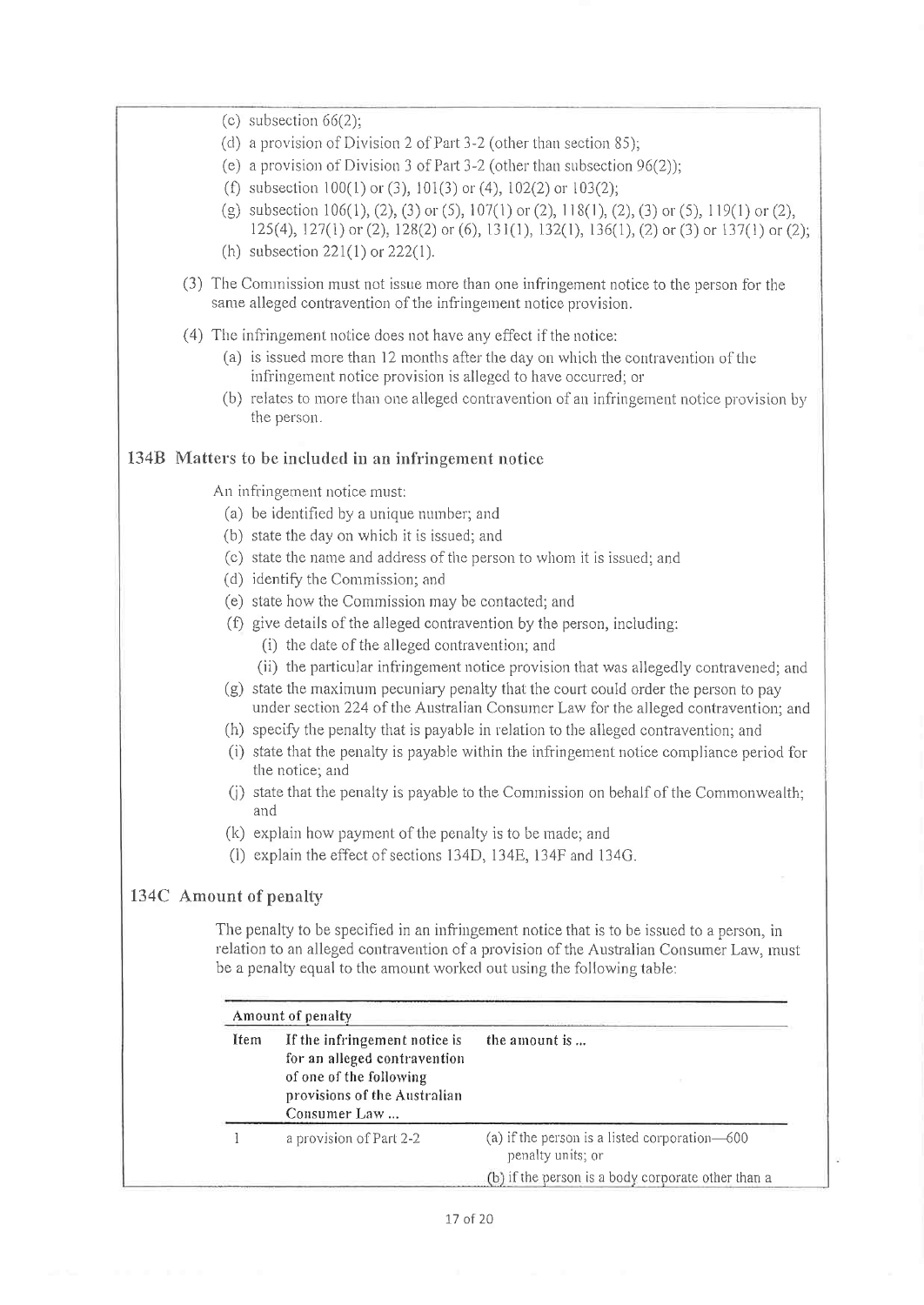|       |                                                                               | listed corporation-60 penalty units; or                                                       |
|-------|-------------------------------------------------------------------------------|-----------------------------------------------------------------------------------------------|
|       |                                                                               | (c) if the person is not a body corporate-12<br>penalty units.                                |
| $\,2$ | a provision of Part 3-1 (other<br>than subsection $32(1)$ , $35(1)$ ,         | (a) if the person is a listed corporation--600<br>penalty units; or                           |
|       | $36(1)$ , (2) or (3), section 40 or<br>43 or subsection $47(1)$ )             | (b) if the person is a body corporate other than a<br>listed corporation-60 penalty units; or |
|       |                                                                               | (c) if the person is not a body corporate—12<br>penalty units.                                |
| 3     | subsection $47(1)$                                                            | (a) if the person is a body corporate—10 penalty<br>units; or                                 |
|       |                                                                               | (b) if the person is not a body corporate-2<br>penalty units.                                 |
| 4     | subsection $66(2)$                                                            | (a) if the person is a body corporate-55 penalty<br>units; or                                 |
|       |                                                                               | (b) if the person is not a body corporate-11<br>penalty units.                                |
| 5     | a provision of Division 2 of<br>Part 3-2 (other than                          | (a) if the person is a body corporate—60 penalty<br>units; or                                 |
|       | section 85)                                                                   | (b) if the person is not a body corporate—12<br>penalty units.                                |
| 6     | a provision of Division 3 of<br>Part 3-2 (other than subsection               | (a) if the person is a body corporate—55 penalty<br>units; or                                 |
|       | 96(2)                                                                         | (b) if the person is not a body corporate—11<br>penalty units.                                |
| 7     | subsection $100(1)$ or (3) or<br>$101(3)$ or $(4)$                            | (a) if the person is a body corporate—20 penalty<br>units; or                                 |
|       |                                                                               | (b) if the person is not a body corporate-4<br>penalty units.                                 |
| 8     | subsection $102(2)$ or $103(2)$                                               | (a) if the person is a body corporate—60 penalty<br>units; or                                 |
|       |                                                                               | (b) if the person is not a body corporate-12<br>penalty units.                                |
| 9     | subsection $106(1)$ , $(2)$ , $(3)$ or<br>$(5)$ , 107(1) or (2), 118(1), (2), | (a) if the person is a listed corporation-600<br>penalty units; or                            |
|       | $(3)$ or $(5)$ , 119 $(1)$ or $(2)$                                           | (b) if the person is a body corporate other than a<br>listed corporation-60 penalty units; or |
|       |                                                                               | (c) if the person is not a body corporate—12<br>penalty units.                                |
| 10    | subsection $125(4)$                                                           | (a) if the person is a body corporate-30 penalty<br>units; or                                 |
|       |                                                                               | (b) if the person is not a body corporate-6<br>penalty units.                                 |
| 11    | subsection $127(1)$ or $(2)$                                                  | (a) if the person is a listed corporation-600<br>penalty units; or                            |
|       |                                                                               | (b) if the person is a body corporate other than a<br>listed corporation-60 penalty units; or |
|       |                                                                               | (c) if the person is not a body corporate—12<br>penalty units.                                |
| 12    | subsection $128(2)$ or $(6)$ ,<br>$131(1)$ or $132(1)$                        | (a) if the person is a body corporate—30 penalty<br>units; or                                 |
|       |                                                                               | (b) if the person is not a body corporate—6<br>penalty units.                                 |
| 13    | subsection $136(1)$ , (2) or (3)<br>or $137(1)$ or $(2)$                      | (a) if the person is a listed corporation-600<br>penalty units; or                            |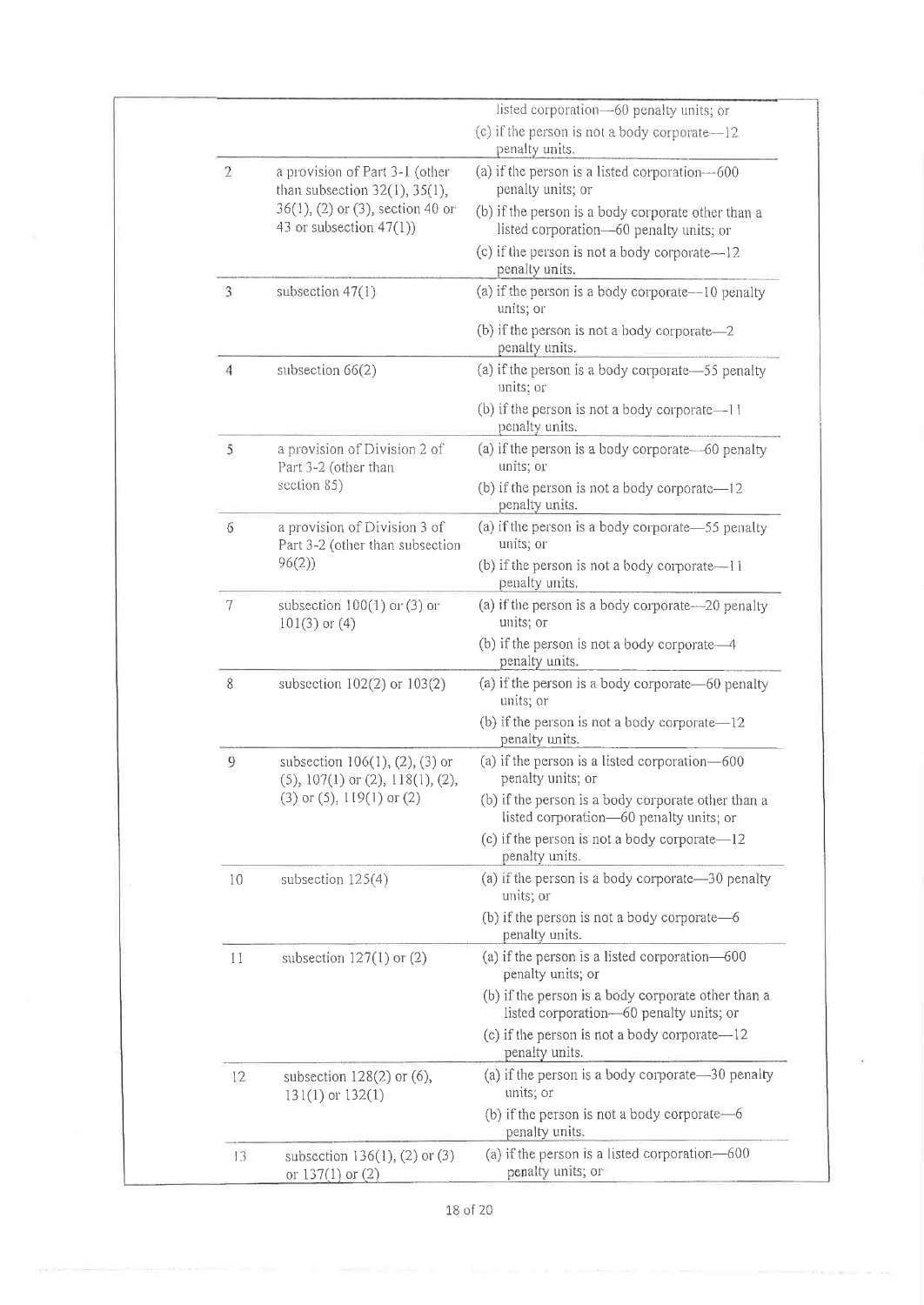|         |                                                              | (b) if the person is a body corporate other than a                                                                                                                                                                                  |
|---------|--------------------------------------------------------------|-------------------------------------------------------------------------------------------------------------------------------------------------------------------------------------------------------------------------------------|
|         |                                                              | listed corporation-60 penalty units; or                                                                                                                                                                                             |
|         |                                                              | (c) if the person is not a body corporate—12<br>penalty units.                                                                                                                                                                      |
| 14      | subsection $221(1)$                                          | (a) if the person is a body corporate—30 penalty<br>units; or                                                                                                                                                                       |
|         |                                                              | (b) if the person is not a body corporate-6<br>penalty units.                                                                                                                                                                       |
| 15      | subsection 222(1)                                            | (a) if the person is a body corporate—50 penalty<br>units; or                                                                                                                                                                       |
|         |                                                              | (b) if the person is not a body corporate-10<br>penalty units.                                                                                                                                                                      |
|         | 134D Effect of compliance with an infringement notice        |                                                                                                                                                                                                                                     |
|         | (1) This section applies if:                                 |                                                                                                                                                                                                                                     |
|         | provision is issued to a person; and                         | (a) an infringement notice for an alleged contravention of an infringement notice                                                                                                                                                   |
|         |                                                              | (b) the person pays the penalty specified in the infringement notice within the<br>infringement notice compliance period and in accordance with the notice; and<br>(c) the infringement notice is not withdrawn under section 134G. |
|         |                                                              | (2) The person is not, merely because of the payment, regarded as:                                                                                                                                                                  |
|         |                                                              | (a) having contravened the infringement notice provision; or                                                                                                                                                                        |
|         |                                                              | (b) having been convicted of an offence constituted by the same conduct that constituted<br>the alleged contravention of the infringement notice provision.                                                                         |
|         | by or on behalf of the Commonwealth, in relation to:         | (3) No proceedings (whether criminal or civil) may be started or continued against the person,                                                                                                                                      |
|         |                                                              | (a) the alleged contravention of the infringement notice provision; or                                                                                                                                                              |
|         |                                                              | (b) an offence constituted by the same conduct that constituted the alleged contravention.                                                                                                                                          |
|         | 134E Effect of failure to comply with an infringement notice |                                                                                                                                                                                                                                     |
| If:     |                                                              |                                                                                                                                                                                                                                     |
|         | provision is issued to a person; and                         | (a) an infringement notice for an alleged contravention of an infringement notice                                                                                                                                                   |
|         |                                                              | (b) the person fails to pay the penalty specified in the infringement notice within the<br>infringement notice compliance period and in accordance with the notice; and                                                             |
|         |                                                              | (c) the infringement notice is not withdrawn under section $134G$ ;                                                                                                                                                                 |
|         |                                                              | the person is liable to proceedings under Chapter 4 or Part 5-2 of the Australian Consumer<br>Law in relation to the alleged contravention of the infringement notice provision.                                                    |
|         |                                                              | 134F Infringement notice compliance period for infringement notice                                                                                                                                                                  |
|         | notice is issued by the Commission.                          | (1) Subject to this section, the <i>infringement notice compliance period</i> for an infringement<br>notice is the period of 28 days beginning on the day after the day on which the infringement                                   |
|         |                                                              | (2) The Commission may extend, by notice in writing, the infringement notice compliance<br>period for the notice if the Commission is satisfied that it is appropriate to do so.                                                    |
|         |                                                              | (3) Only one extension may be given and the extension must not be for longer than 28 days.                                                                                                                                          |
| notice. |                                                              | (4) Notice of the extension must be given to the person who was issued the infringement                                                                                                                                             |